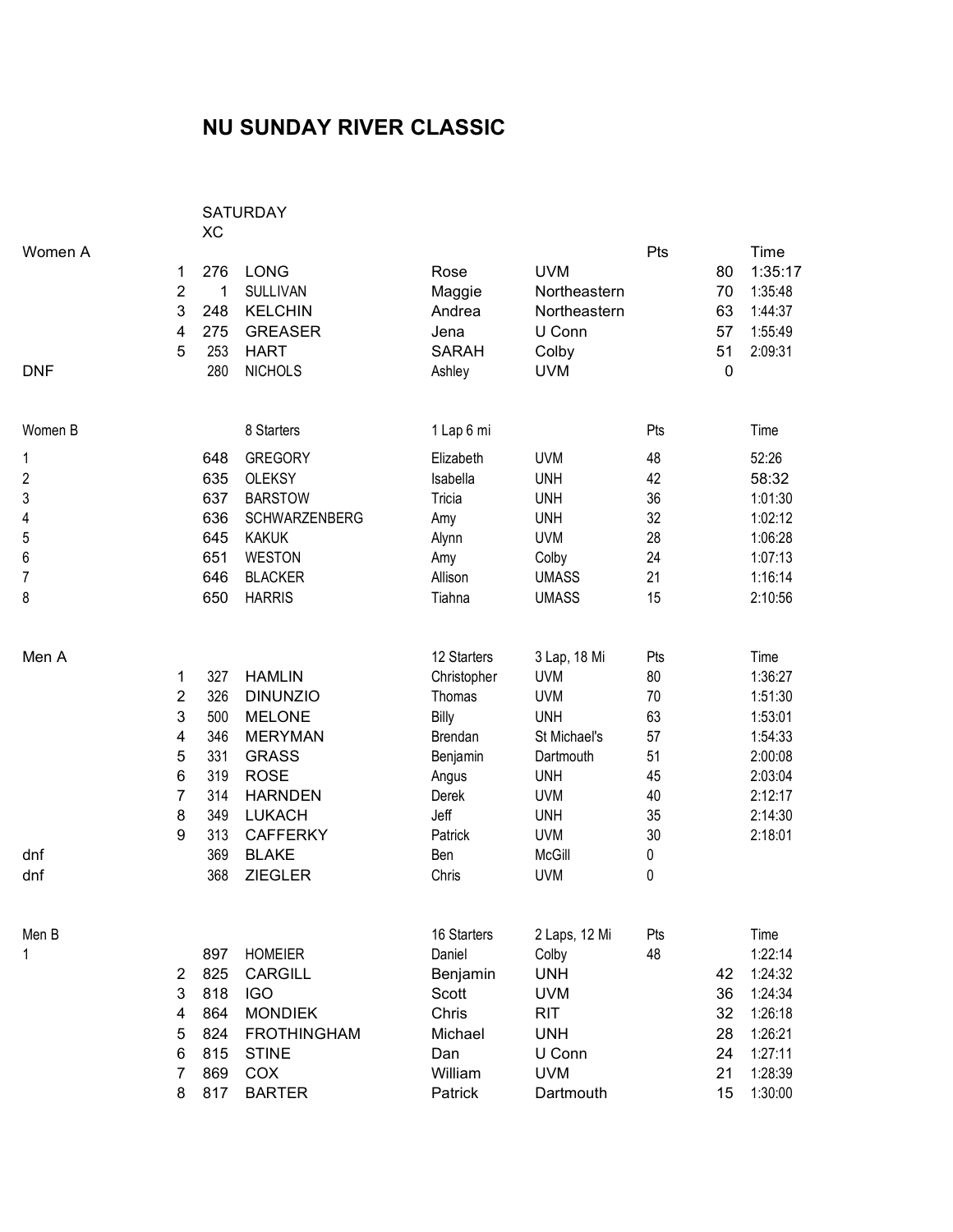|            | 9     | 823 | <b>SMITH</b>      | Carl           | <b>UVM</b>     | 12  | 1:35:36 |         |
|------------|-------|-----|-------------------|----------------|----------------|-----|---------|---------|
|            | 10    | 829 | <b>BROWNING</b>   | Zachary        | <b>RIT</b>     | 9   | 1:36:46 |         |
|            | 11    | 900 | <b>SBORDONE</b>   | <b>Brandon</b> | <b>RIT</b>     | 7   | 1:39:41 |         |
|            | 12    | 862 | <b>BUESSER</b>    | Collin         | Northeastern   | 5   | 1:40:29 |         |
|            | 13    | 863 | <b>ROPER</b>      | John           | Northeastern   | 3   | 1:42:32 |         |
|            | 14    | 865 | <b>NILES</b>      | Toby           | <b>UVM</b>     | 2   | 1:53:55 |         |
| <b>DNF</b> |       | 816 | <b>RAGO</b>       | Chris          | U Conn         | 0   |         |         |
| <b>DNF</b> |       | 701 | <b>SCHWALTZ</b>   | Taylor         | <b>Tufts</b>   | 0   |         |         |
|            | Men C |     |                   | 20 starters    | 1 lap, 6 miles | Pts |         | Times   |
|            |       | 16  | CONROY            | Ryan           | Northeastern   | 32  |         | 38:47   |
|            | 2     | 948 | ZANCHI            | <b>Nick</b>    | <b>UMASS</b>   | 24  |         | 40:54   |
|            | 3     | 945 | <b>SMITH</b>      | Taylor         | <b>UNH</b>     | 18  |         | 42:03   |
|            | 4     | 911 | <b>JAKUBOWSKI</b> | Adam           | U Conn         | 15  |         | 42:23   |
|            | 5     | 913 | <b>BERGMAN</b>    | Jon            | <b>UVM</b>     | 12  |         | 43:12   |
|            | 6     | 909 | <b>ARROYO</b>     | Charles        | Boston C       | 9   |         | 44:02   |
|            | 7     | 339 | <b>FOSTER</b>     | Stuart         | Northeastern   | 7   |         | 44:09   |
|            | 8     | 904 | <b>PANICUCCI</b>  | Eric           | Northeastern   | 5   |         | 45:29   |
|            | 9     | 934 | <b>MEIR</b>       | Justin         | Northeastern   | 4   |         | 45:40   |
|            | 10    | 941 | <b>BRADFORD</b>   | Kyle           | <b>UVM</b>     | 3   |         | 46:02   |
|            | 11    | 984 | <b>HORT</b>       | Alexander      | <b>UVM</b>     | 2   |         | 46:57   |
|            | 12    | 905 | <b>NORTON</b>     | Joel           | Northeastern   |     |         | 48:10   |
|            | 13    | 942 | <b>BARBOUR</b>    | Luke           | <b>UNH</b>     | 0   |         | 49:58   |
|            | 14    | 986 | <b>NORRIS</b>     | Heman          | <b>UMAINE</b>  | 0   |         | 49:59   |
|            | 15    | 936 | <b>SHEETS</b>     | Eric           | Northeastern   | 0   |         | 55:40   |
|            | 16    | 983 | <b>WAGNER</b>     | William        | Northeastern   | 0   |         | 58:59   |
|            | 17    | 982 | <b>SIMASER</b>    | Michael        | Northeastern   | 0   |         | 59:43   |
|            | 18    | 973 | <b>COOPER</b>     | Aaron          | Northeastern   | 0   |         | 1:02:28 |
|            | 19    | 985 | <b>APPLEBY</b>    | Matthew        | Colby          | 0   |         | 1:16:41 |
|            | 20    | 980 | <b>HAYNES</b>     | Edward         | Northeastern   | 0   |         | 1:26:26 |

## DUAL Slalmon

| Women A        |     |                      | 3 Starters |              | Pts |
|----------------|-----|----------------------|------------|--------------|-----|
|                |     | <b>SULLIVAN</b>      | Maggie     | Northeastern | 80  |
| $\overline{2}$ | 248 | <b>KELCHIN</b>       | Andrea     | Northeastern | 70  |
| 3              | 275 | <b>GREASER</b>       | Jena       | U Conn       | 63  |
|                |     |                      |            |              |     |
|                |     |                      |            |              |     |
| Women B        |     |                      | 3 Starters |              | Pts |
|                | 648 | <b>GREGORY</b>       | Elizabeth  | <b>UVM</b>   | 48  |
| $\overline{2}$ | 636 | <b>SCHWARZENBERG</b> | Amy        | <b>UNH</b>   | 42  |
| 3              | 635 | <b>OLEKSY</b>        | Isabella   | <b>UNH</b>   | 36  |
|                |     |                      |            |              |     |

## Men A

|  | 358 WELLS    | Justin | Wentworth           | 80 |
|--|--------------|--------|---------------------|----|
|  | 2 315 MELLEN | Sam    | <b>Northeastern</b> | 70 |
|  | 3 500 MELONE | Billy  | UNH                 | 63 |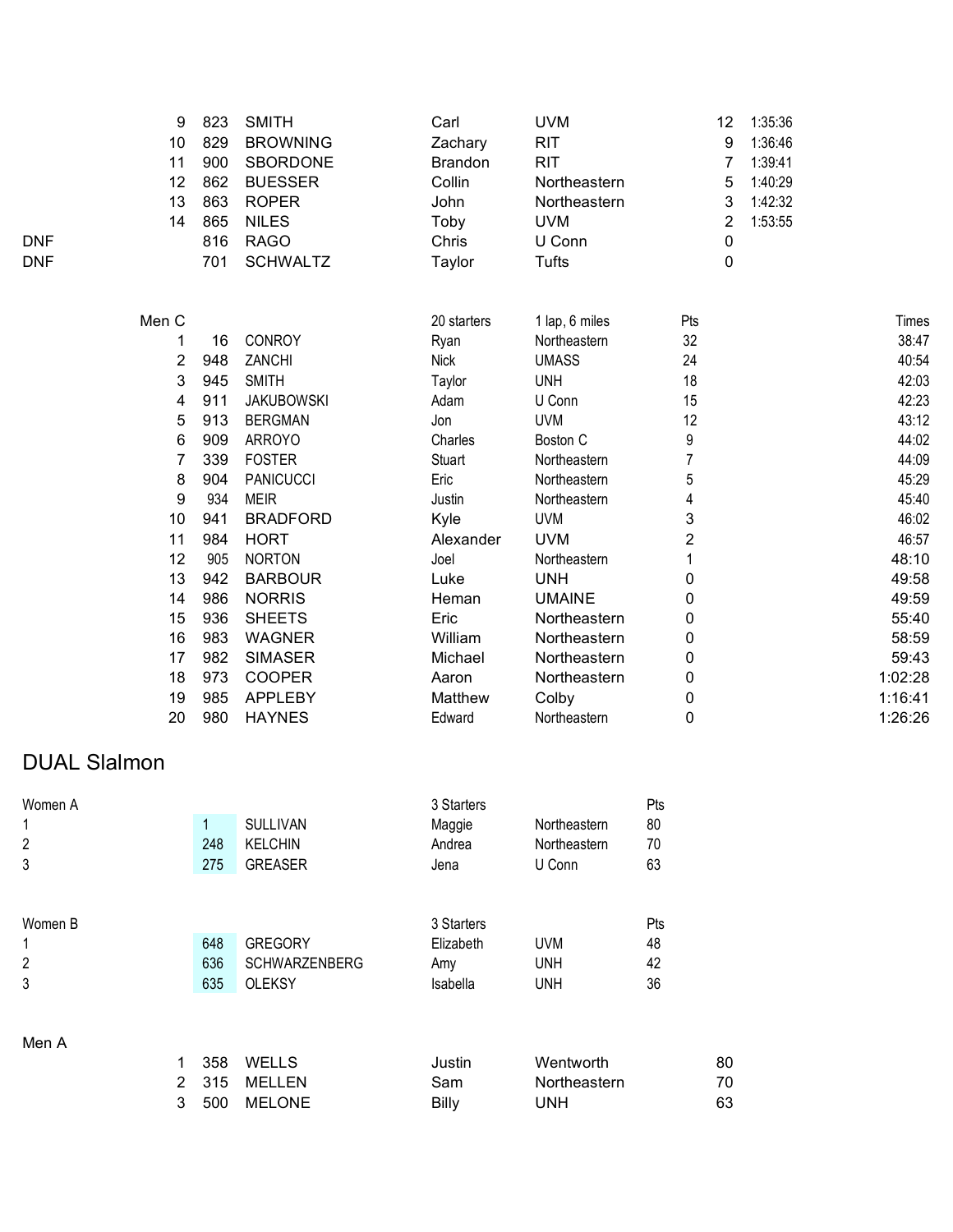| 4  | 320 | <b>SANTOS</b>   | Anthony        | <b>UVM</b>   | 57 |
|----|-----|-----------------|----------------|--------------|----|
| 5  | 903 | <b>MEISSNER</b> | Robert         | Northeastern | 51 |
| 6  | 332 | <b>NOONAN</b>   | <b>Patrick</b> | <b>UNH</b>   | 45 |
| 7  | 342 | <b>CLARK</b>    | Caldwell       | <b>UVM</b>   | 40 |
| 8  | 353 | <b>PECHAM</b>   | Trevor         | Northeastern | 35 |
| 9  | 338 | <b>ESTRICH</b>  | Ben            | Northeastern | 30 |
| 10 | 339 | <b>FOSTER</b>   | Stuart         | Northeastern | 26 |
| 11 | 350 | <b>CLEMENZI</b> | Joseph         | <b>UMASS</b> | 22 |
| 12 | 300 | <b>DICK</b>     | Alexander      | Northeastern | 18 |
| 13 | 356 | <b>GILMAN</b>   | Tyler          | <b>UVM</b>   | 15 |
| 14 | 322 | <b>OLIVER</b>   | Jack           | <b>UVM</b>   | 12 |
| 15 | 16  | <b>CONROY</b>   | Ryan           | Northeastern | 9  |
| 16 | 355 | <b>SULLIVAN</b> | Connor         | U Conn       | 7  |
| 17 | 902 | <b>HILLS</b>    | <b>Ben</b>     | Northeastern | 5  |
|    |     |                 |                |              |    |

| Men C |    |     |                   | 13 starters   |              |     |
|-------|----|-----|-------------------|---------------|--------------|-----|
|       | 1  | 909 | <b>ARROYO</b>     | Charles       | Boston C     | 32  |
|       | 2  | 924 | <b>PURIFICATI</b> | Justin        | McGill       | 24  |
|       | 3  | 853 | <b>KLEIN</b>      | <b>Nelson</b> | UMASS        | 18  |
|       | 4  | 988 | <b>BALZANO</b>    | Thomas        | <b>UCONN</b> | 15  |
|       | 5  | 818 | <b>IGO</b>        | Scott         | <b>UVM</b>   | 12  |
|       | 6  | 319 | <b>ROSE</b>       | Angus         | UNH          | 9   |
|       | 7  | 915 | <b>MITCHELL</b>   | Chris         | <b>UNH</b>   | 7   |
|       | 8  | 906 | <b>ALMEIDA</b>    | David         | Northeastern | 5   |
|       | 9  | 987 | <b>WIELES</b>     | Grant         | St Michael's | 4   |
|       | 10 | 945 | <b>SMITH</b>      | Taylor        | UNH          | 3   |
|       | 11 | 954 | <b>MILLER</b>     | Matthew       | St Michael's | 2   |
|       | 12 | 942 | <b>BARBOUR</b>    | Luke          | <b>UNH</b>   |     |
|       | 13 | 907 | <b>ZHOV</b>       | Eric          | Boston C     | 0   |
|       |    |     |                   |               |              |     |
| Men B |    |     |                   | 12 starters   |              | pts |

|                | 881 | <b>CURRAN</b>      | Sean           | Wentworth    | 48 |
|----------------|-----|--------------------|----------------|--------------|----|
| $\overline{2}$ | 852 | LAPLANTE           | Shaun          | <b>UMASS</b> | 42 |
| 3              | 953 | <b>MICHAUD</b>     | Craig          | Wentworth    | 36 |
| 4              | 941 | <b>BRADFORD</b>    | Kyle           | <b>UVM</b>   | 32 |
| 5              | 848 | <b>DAVIS</b>       | Joe            | U Conn       | 28 |
| 6              | 900 | SBORDONE           | <b>Brandon</b> | <b>RIT</b>   | 24 |
|                | 882 | <b>WILLIAMS</b>    | Timothy        | Wentworth    | 21 |
| 8              | 885 | <b>SACCOCCIO</b>   | Max            | <b>WPI</b>   | 15 |
| 9              | 822 | <b>VARGAS</b>      | Wyatt          | <b>UVM</b>   | 12 |
| 10             | 869 | <b>COX</b>         | William        | <b>UVM</b>   | 9  |
| 11             | 883 | <b>DONAHUE</b>     | Patrick        | St Michael's | 7  |
| 12             | 703 | <b>VAN VRANKEN</b> | Cooper         | <b>UVM</b>   | 5  |
|                |     |                    |                |              |    |

| <b>STXC</b> |  |
|-------------|--|
| 111.1       |  |

| Women A | Pts<br>5 Starters<br>8 laps<br>Гimes |
|---------|--------------------------------------|
|---------|--------------------------------------|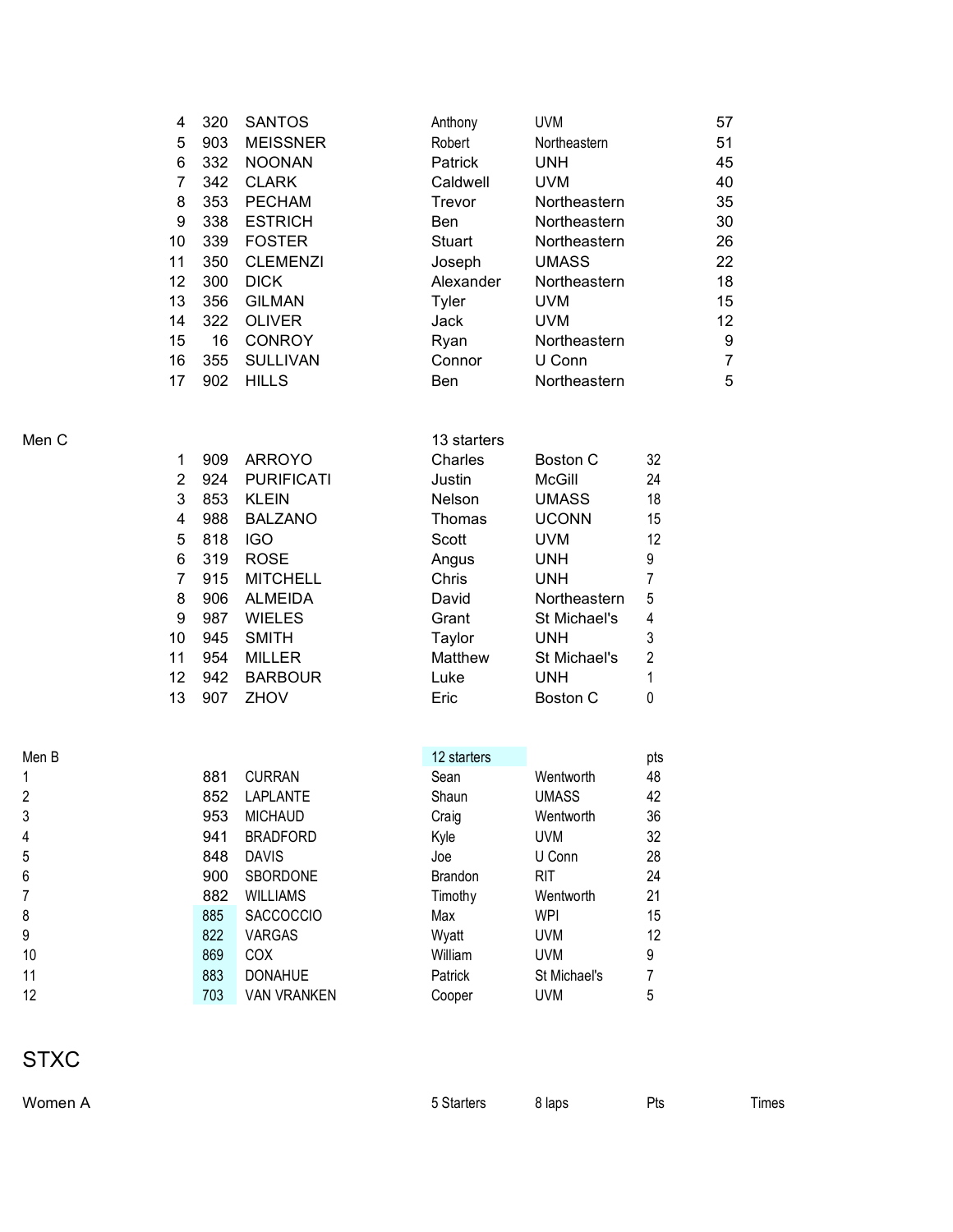|         | 1<br>$\overline{2}$<br>3<br>4<br>5           | 276<br>1<br>248<br>275<br>254                 | <b>LONG</b><br><b>SULLIVAN</b><br><b>KELCHIN</b><br><b>GREASER</b><br><b>RUSSELL</b>                                                    | Rose<br>Maggie<br>Andrea<br>Jena<br>Kimberly                                | <b>UVM</b><br>Northeastern<br>Northeastern<br>U Conn<br><b>UNH</b>                                   | 80<br>70<br>63<br>57<br>51 |                                               | 25:13<br>26:56<br>27:49<br>28:51<br>$-1$ Lap                                |
|---------|----------------------------------------------|-----------------------------------------------|-----------------------------------------------------------------------------------------------------------------------------------------|-----------------------------------------------------------------------------|------------------------------------------------------------------------------------------------------|----------------------------|-----------------------------------------------|-----------------------------------------------------------------------------|
| Women B | 1<br>$\overline{2}$<br>3<br>4<br>5<br>6<br>7 | 635<br>636<br>637<br>652<br>645<br>646<br>650 | 7 starters<br><b>OLEKSY</b><br><b>SCHWARZENBERG</b><br><b>BARSTOW</b><br>DALESSANDRO<br><b>KAKUK</b><br><b>BLACKER</b><br><b>HARRIS</b> | 7 laps<br>Isabella<br>Amy<br>Tricia<br>Jaclyn<br>Alynn<br>Allison<br>Tiahna | <b>UNH</b><br><b>UNH</b><br><b>UNH</b><br>Northeastern<br><b>UVM</b><br><b>UMASS</b><br><b>UMASS</b> |                            | Pts<br>48<br>42<br>36<br>32<br>28<br>24<br>21 | Times<br>26:09<br>27:90<br>27:38<br>30:07<br>$-1$ Lap<br>-2 laps<br>-4 laps |
| Men A   |                                              |                                               |                                                                                                                                         |                                                                             |                                                                                                      | Pts                        |                                               | Time:                                                                       |
|         | 1                                            | 327                                           | <b>HAMLIN</b>                                                                                                                           | Christopher                                                                 | <b>UVM</b>                                                                                           | 80                         |                                               | 28:28:24                                                                    |
|         | $\overline{2}$                               | 314                                           | <b>HARNDEN</b>                                                                                                                          | Derek                                                                       | <b>UVM</b>                                                                                           | 70                         |                                               | $-1$ lap                                                                    |
| 3<br>4  |                                              | 326<br>368                                    | <b>DINUNZIO</b><br><b>ZIEGLER</b>                                                                                                       | Thomas<br>Chris                                                             | <b>UVM</b><br><b>UVM</b>                                                                             | 63<br>57                   |                                               | $-1$ lap<br>-2 laps                                                         |
| 5       |                                              | 369                                           | <b>BLAKE</b>                                                                                                                            | Ben                                                                         | McGill                                                                                               | 51                         |                                               | -2 laps                                                                     |
| 6       |                                              | 319                                           | <b>ROSE</b>                                                                                                                             | Angus                                                                       | <b>UNH</b>                                                                                           | 45                         |                                               | -2 laps                                                                     |
| 7       |                                              | 341                                           | <b>BERRY</b>                                                                                                                            | Sean                                                                        | <b>UNH</b>                                                                                           | 40                         |                                               | -2 laps                                                                     |
| 8       |                                              | 349                                           | <b>LUKACH</b>                                                                                                                           | Jeff                                                                        | <b>UNH</b>                                                                                           | 35                         |                                               | -3 laps                                                                     |
| dnf     |                                              | 313                                           | <b>CAFFERKY</b>                                                                                                                         | Patrick                                                                     | <b>UVM</b>                                                                                           |                            |                                               | dnf                                                                         |
| Men B   |                                              |                                               | 8 starters                                                                                                                              | 8 laps                                                                      |                                                                                                      | Pts                        |                                               | Times                                                                       |
|         | 1                                            | 825                                           | <b>CARGILL</b>                                                                                                                          | Benjamin                                                                    | <b>UNH</b>                                                                                           | 48                         |                                               | 21:52                                                                       |
|         | 2                                            | 815                                           | <b>STINE</b>                                                                                                                            | Dan                                                                         | U Conn                                                                                               | 42                         |                                               | 22:22                                                                       |
|         | 3                                            | 864                                           | <b>MONDIEK</b>                                                                                                                          | Chris                                                                       | <b>RIT</b>                                                                                           | 36                         |                                               | 22:43                                                                       |
|         | 4                                            | 824                                           | <b>FROTHINGHAM</b>                                                                                                                      | Michael                                                                     | <b>UNH</b>                                                                                           | 32                         |                                               | 23:44                                                                       |
|         | 5                                            | 818                                           | <b>IGO</b>                                                                                                                              | Scott                                                                       | <b>UVM</b>                                                                                           | 28                         |                                               | 24:51                                                                       |
|         | 6                                            | 816                                           | <b>RAGO</b>                                                                                                                             | Chris                                                                       | U Conn                                                                                               | 24                         |                                               | $-1$ lap                                                                    |
|         | $\overline{7}$                               | 862                                           | <b>BUESSER</b>                                                                                                                          | Collin                                                                      | Northeastern                                                                                         | 21                         |                                               | $-1$ lap                                                                    |
|         | 8                                            | 863                                           | <b>ROPER</b>                                                                                                                            | John                                                                        | Northeastern                                                                                         | 15                         |                                               | $-1$ lap                                                                    |
| Men C   |                                              |                                               |                                                                                                                                         |                                                                             |                                                                                                      | Pts                        |                                               | times                                                                       |
|         | 1                                            | 948                                           | ZANCHI                                                                                                                                  | <b>Nick</b>                                                                 | <b>UMASS</b>                                                                                         | 32                         |                                               | 20"43                                                                       |
|         | 2                                            | 911                                           | <b>JAKUBOWSKI</b>                                                                                                                       | Adam                                                                        | U Conn                                                                                               | 24                         |                                               | 21:54                                                                       |
|         | 3                                            | 913                                           | <b>BERGMAN</b>                                                                                                                          | Jon                                                                         | <b>UVM</b>                                                                                           | 18                         |                                               | 22:33                                                                       |
|         | 4                                            | 904                                           | <b>PANICUCCI</b>                                                                                                                        | Eric                                                                        | Northeastern                                                                                         | 15                         |                                               | 22:37                                                                       |
|         | 5                                            | 915                                           | <b>MITCHELL</b>                                                                                                                         | Chris                                                                       | <b>UNH</b>                                                                                           | 12                         |                                               | 22:48                                                                       |
|         | 6                                            | 945                                           | <b>SMITH</b>                                                                                                                            | Taylor                                                                      | <b>UNH</b>                                                                                           | 9                          |                                               | 22:53                                                                       |
|         | 7                                            | 905                                           | <b>NORTON</b>                                                                                                                           | Joel                                                                        | Northeastern                                                                                         | $\overline{7}$             |                                               | 23:17                                                                       |
|         | 8                                            | 906                                           | <b>ALMEIDA</b>                                                                                                                          | David                                                                       | Northeastern                                                                                         | 5                          |                                               | $-1$ lap                                                                    |
|         | 9                                            | 935                                           | <b>BURRIDGE</b>                                                                                                                         | Hughes                                                                      | Northeastern                                                                                         | 4                          |                                               | $-1$ lap                                                                    |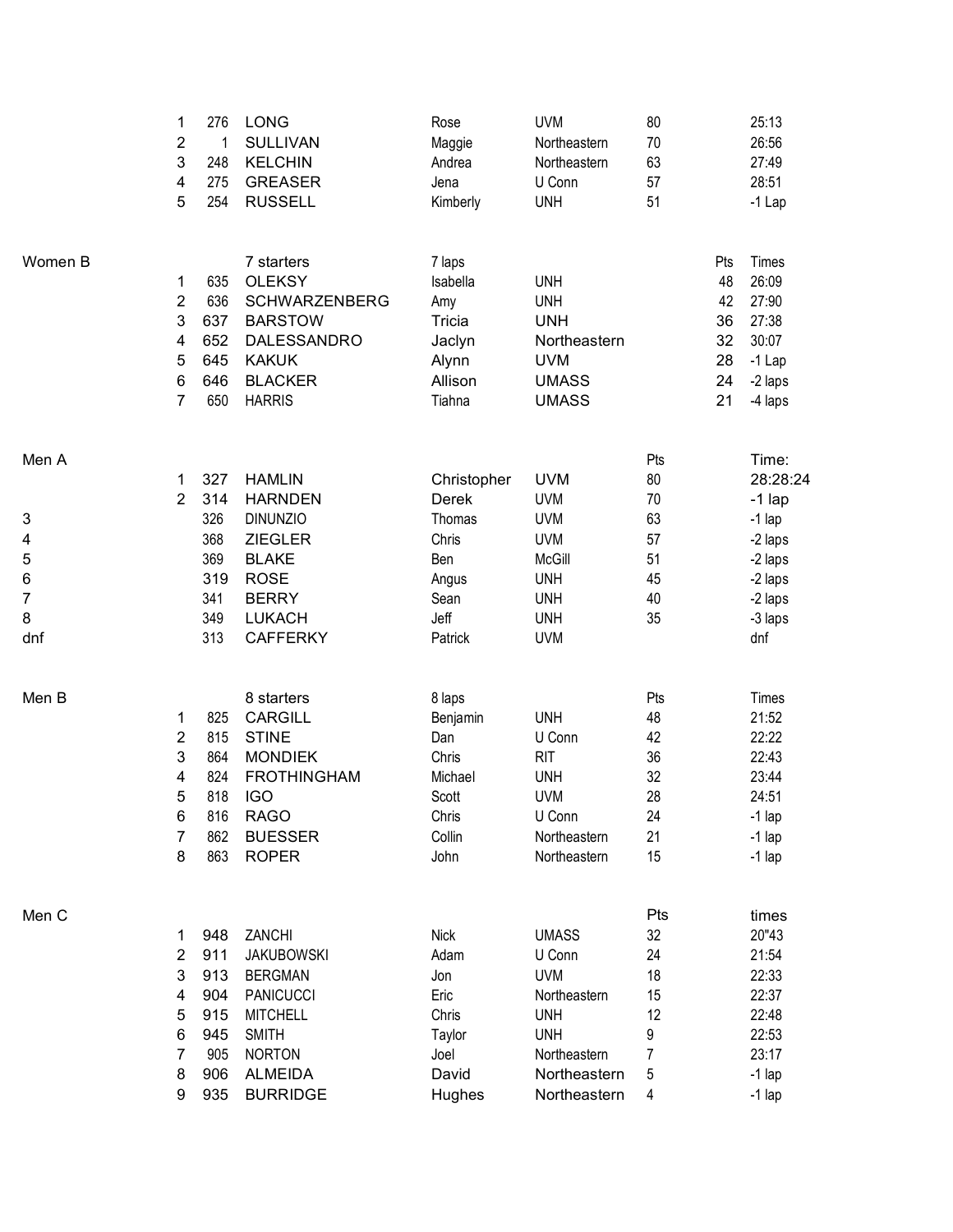|                     | 10<br>11<br>12<br>13<br>14<br>15 | 986<br>929<br>973<br>983<br>990<br>989 | <b>NORRIS</b><br><b>BOISSELLE</b><br><b>COOPER</b><br><b>WAGNER</b><br><b>MOJCHER</b><br><b>MACCHONE</b> | Heman<br>Jonathan<br>Aaron<br>William<br>Alex<br>Kevin | <b>UMAINE</b><br>U Maine<br>Northeastern<br>Northeastern<br><b>UMASS</b><br>Northeastern | 3<br>2<br>1 |          | $-1$ lap<br>$-1$ lap<br>$-1$ lap<br>$-1$ lap<br>-2 Laps<br>-3 Laps |                          |
|---------------------|----------------------------------|----------------------------------------|----------------------------------------------------------------------------------------------------------|--------------------------------------------------------|------------------------------------------------------------------------------------------|-------------|----------|--------------------------------------------------------------------|--------------------------|
| Downhill<br>Women B | 1.                               | 648                                    | <b>GREGORY</b>                                                                                           | Elizabeth                                              | <b>UVM</b>                                                                               | Pts<br>48   |          | Time:                                                              | 0:07:07                  |
| Women A             |                                  |                                        |                                                                                                          |                                                        |                                                                                          |             | Pts      | Time:                                                              |                          |
|                     | 1<br>$\overline{\mathbf{c}}$     | 248<br>$\overline{1}$                  | <b>KELCHIN</b><br><b>SULLIVAN</b>                                                                        | Andrea                                                 | Northeastern<br>Northeastern                                                             |             | 80<br>70 |                                                                    | 0:04:08.00<br>0:04:11.00 |
|                     | 3                                | 275                                    | <b>GREASER</b>                                                                                           | Maggie<br>Jena                                         | U Conn                                                                                   |             | 63       |                                                                    | 0:04:23.00               |
|                     | 4                                | 276                                    | LONG                                                                                                     | Rose                                                   | <b>UVM</b>                                                                               |             | 57       |                                                                    | 0:04:38.00               |
|                     | 5                                | 254                                    | <b>RUSSELL</b>                                                                                           | Kimberly                                               | <b>UNH</b>                                                                               |             | 51       |                                                                    | 0:07:14.00               |
| Men A               |                                  |                                        |                                                                                                          |                                                        | 21 Starters                                                                              |             | Pts      | Time:                                                              |                          |
|                     | 1                                | 315                                    | <b>MELLEN</b>                                                                                            | Sam                                                    | Northeastern                                                                             |             | 80       |                                                                    | 0:02:56.00               |
|                     | $\overline{2}$                   | 320                                    | <b>SANTOS</b>                                                                                            | Anthony                                                | <b>UVM</b>                                                                               |             | 70       |                                                                    | 0:03:04.00               |
|                     | 3<br>4                           | 370<br>332                             | <b>BOYINGTON</b><br><b>NOONAN</b>                                                                        | Sebastian<br>Patrick                                   | U Maine<br><b>UNH</b>                                                                    |             | 63<br>57 |                                                                    | 0:03:05.00<br>0:03:13.00 |
|                     | 5                                | 500                                    | <b>MELONE</b>                                                                                            | <b>Billy</b>                                           | <b>UNH</b>                                                                               |             | 51       |                                                                    | 0:03:22.00               |
|                     | 5                                | 902                                    | <b>HILLS</b>                                                                                             | Ben                                                    | Northeastern                                                                             |             | 45       |                                                                    | 0:03:26.00               |
|                     | 7                                | 903                                    | <b>MEISSNER</b>                                                                                          | Robert                                                 | Northeastern                                                                             |             | 40       |                                                                    | 0:03:28.00               |
|                     | 8                                | 355                                    | <b>SULLIVAN</b>                                                                                          | Connor                                                 | U Conn                                                                                   |             | 35       |                                                                    | 0:03:31.00               |
|                     | 9                                | 358                                    | <b>WELLS</b>                                                                                             | Justin                                                 | Wentworth                                                                                |             | 30       |                                                                    | 0:03:33.00               |
|                     | 10                               | 371                                    | <b>SEBAS</b>                                                                                             | Mathew                                                 | Plymouth                                                                                 |             | 26       |                                                                    | 0:03:34.00               |
|                     | 11                               | 16                                     | <b>CONROY</b>                                                                                            | Ryan                                                   | Northeastern                                                                             |             | 22       |                                                                    | 0:03:36.00               |
|                     | 12<br>13                         | 339<br>372                             | <b>FOSTER</b><br><b>GENTILE</b>                                                                          | Stuart<br>Nathaniel                                    | Northeastern<br>Hampshire                                                                |             | 18<br>15 |                                                                    | 0:03:37.00<br>0:03:38.00 |
|                     | 14                               | 322                                    | <b>OLIVER</b>                                                                                            | Jack                                                   | <b>UVM</b>                                                                               |             | 12       |                                                                    | 0:03:39.00               |
|                     | 15                               | 342                                    | <b>CLARK</b>                                                                                             | Caldwell                                               | <b>UVM</b>                                                                               |             | 9        |                                                                    | 0:03:41.00               |
|                     | 16                               | 337                                    | <b>ROSENFELD</b>                                                                                         | Timothy                                                | <b>UVM</b>                                                                               |             | 7        |                                                                    | 0:03:47.00               |
|                     | 16                               | 338                                    | <b>ESTRICH</b>                                                                                           | Ben                                                    | Northeastern                                                                             |             | 5        |                                                                    | 0:03:51.00               |
|                     | 18                               | 356                                    | <b>GILMAN</b>                                                                                            | Tyler                                                  | <b>UVM</b>                                                                               |             | 3        |                                                                    | 0:03:53.00               |
|                     | 18                               | 300                                    | <b>DICK</b>                                                                                              | Alexander                                              | Northeastern                                                                             |             | 2        |                                                                    | 0:03:55.00               |
|                     | 20<br>21                         | 704<br>350                             | <b>CLIFTON</b><br><b>CLEMENZI</b>                                                                        | Forrest<br>Joseph                                      | Union<br><b>UMASS</b>                                                                    |             | 1<br>0   |                                                                    | 0:04:03.00<br>0:04:09.00 |
|                     |                                  |                                        |                                                                                                          |                                                        |                                                                                          |             |          |                                                                    |                          |
| Men B               |                                  |                                        |                                                                                                          |                                                        | 18 Starters                                                                              |             | Pts      | Time:                                                              |                          |
|                     | 1                                | 856                                    | <b>BEAULIEU</b>                                                                                          | Michael                                                | U Maine                                                                                  |             | 48       |                                                                    | 0:03:29.00               |
|                     | 2                                | 858                                    | <b>BECKER</b>                                                                                            | Stephan                                                | U Maine                                                                                  |             | 42       |                                                                    | 0:03:38.00               |
|                     | 3                                | 852                                    | LAPLANTE                                                                                                 | Shaun                                                  | <b>UMASS</b>                                                                             |             | 36       |                                                                    | 0:03:41.00               |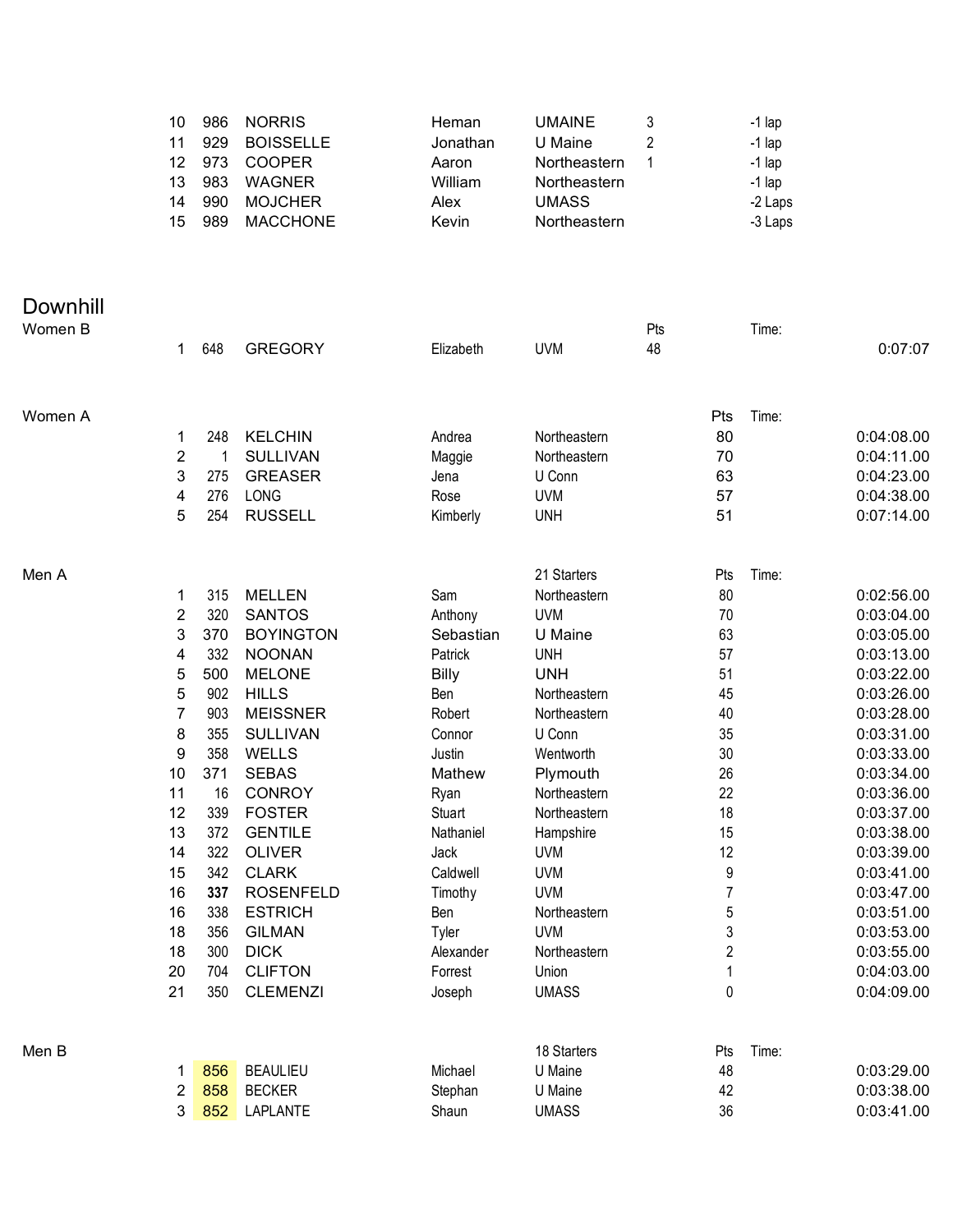| 4              | 827        | <b>MEGILL</b>            | Robin            | <b>UVM</b>            | 32             |       | 0:03:57.00               |
|----------------|------------|--------------------------|------------------|-----------------------|----------------|-------|--------------------------|
| 5              | 848        | <b>DAVIS</b>             | Joe              | U Conn                | 28             |       | 0:04:00.00               |
| 6              | 899        | <b>HWANG</b>             | John             | St Michael's          | 24             |       | 0:04:15.00               |
| $\overline{7}$ | 705        | SPENCER                  | Lee              | <b>UVM</b>            | 21             |       | 0:04:16.00               |
| 8              | 883        | <b>DONAHUE</b>           | Patrick          | St Michael's          | 15             |       | 0:04:16.00               |
| 9              | 853        | <b>KLEIN</b>             | Nelson           | <b>UMASS</b>          | 12             |       | 0:04:19.00               |
| 10             | 941        | <b>BRADFORD</b>          | Kyle             | <b>UVM</b>            | 9              |       | 0:04:21.00               |
|                |            |                          |                  | Central               |                |       |                          |
| 11             | 859        | <b>AUNER</b>             | Sean             | Connecticut           | $\overline{7}$ |       | 0:04:22.00               |
| 12             | 840        | SOLOWAY                  | Benjamin         | U Conn                | 5              |       | 0:04:25.00               |
| 13             | 822        | VARGAS                   | Wyatt            | <b>UVM</b>            | 3              |       | 0:04:30.00               |
| 14             | 885        | SACCOCCIO                | Max              | <b>WPI</b>            | $\overline{c}$ |       | 0:04:33.00               |
| 15             | 703        | <b>VAN VRANKEN</b>       | Cooper           | <b>UVM</b>            | $\mathbf{1}$   |       | 0:04:48.00               |
| 16             | 707        | <b>HERSEY</b>            | Richard          | <b>RIT</b>            |                |       | 0:05:17.00               |
| 17             | 900        | SBORDONE                 | Brandon          | <b>RIT</b>            |                |       | 0:05:22.00               |
| 18             | 881        | <b>CURRAN</b>            | Sean             | Wentworth             |                |       | 0:07:41.00               |
|                |            |                          |                  |                       |                |       |                          |
|                |            |                          |                  |                       |                |       |                          |
|                |            |                          |                  | 20 Starters           | Pts            | Time: |                          |
|                | 988        | <b>BALZANO</b>           | Thomas           | <b>UCONN</b>          | 32<br>24       |       | 0:03:34.00               |
|                | 702<br>929 | #N/A<br><b>BOISSELLE</b> | #N/A             | #N/A                  |                |       | 0:03:38.00               |
|                | 898        | <b>FAGONE</b>            | Jonathan<br>John | U Maine<br><b>UNH</b> | 18<br>15       |       | 0:03:41.00<br>0:03:42.00 |
|                | 909        | <b>ARROYO</b>            | Charles          | Boston C              | 12             |       | 0:03:42.00               |
|                | 924        | <b>PURIFICATI</b>        | Justin           | McGill                | 9              |       | 0:03:43.00               |
|                | 882        | <b>WILLIAMS</b>          | Timothy          | Wentworth             | $\overline{7}$ |       | 0:03:46.00               |
|                | 953        | <b>MICHAUD</b>           | Craig            | Wentworth             | 5              |       | 0:03:47.00               |
|                | 829        | <b>BROWNING</b>          | Zachary          | <b>RIT</b>            | 4              |       | 0:03:52.00               |
|                | 954        | <b>MILLER</b>            | Matthew          | St Michael's          | 3              |       | 0:03:54.00               |
|                | 907        | ZHOV                     | Eric             | Boston C              | $\overline{2}$ |       | 0:03:54.00               |
|                | 319        | <b>ROSE</b>              | Angus            | <b>UNH</b>            | 1              |       | 0:03:56.00               |
|                | 927        | <b>SPIER</b>             | Steven           | <b>UVM</b>            |                |       | 0:03:58.00               |
|                | 984        | <b>HORT</b>              | Alexander        | <b>UVM</b>            |                |       | 0:04:01.00               |
|                | 818        | <b>IGO</b>               | Scott            | <b>UVM</b>            |                |       | 0:04:12.00               |
|                | 906        | <b>ALMEIDA</b>           | David            | Northeastern          |                |       | 0:04:19.00               |
|                | 934        | <b>MEIR</b>              | Justin           | Northeastern          |                |       | 0:04:34.00               |
|                | 990        | <b>MOJCHER</b>           | Alex             | <b>UMASS</b>          |                |       | 0:04:50.00               |
|                | 915        | <b>MITCHELL</b>          | Chris            | <b>UNH</b>            |                |       | 0:04:58.00               |
|                | 949        | <b>MASON</b>             | Riley            | Northeastern          |                |       | 0:06:15.00               |
|                |            |                          |                  |                       |                |       |                          |
|                |            |                          |                  |                       |                |       |                          |
|                | BIB        | Last                     | First            | Time                  |                |       |                          |
|                |            | 2 ADLER                  | <b>BEN</b>       | 0:03:39:00            |                |       |                          |
|                |            |                          |                  |                       |                |       |                          |
|                | <b>BIB</b> | Last                     | First            | Time                  |                |       |                          |
|                | 4          | <b>CARPENTER</b>         | Mike             | 0:03:05.00            |                |       |                          |
|                | 3          | <b>PIPER</b>             | <b>Brian</b>     | 0:03:06.00            |                |       |                          |
|                | 5          | <b>FITZGERALD</b>        | Chris            | 0:03:31.00            |                |       |                          |
|                | 6          | <b>LACROIX</b>           | Joe              | 0:03:40.00            |                |       |                          |

Me n C

1

2

 $\overline{3}$ 

4

5

6

7

8

9

1 0

1 1

1 2

1 3

1 4

1 5

1 6

1 7

1 8

1 9

2 0

A L U M A

A L U M B